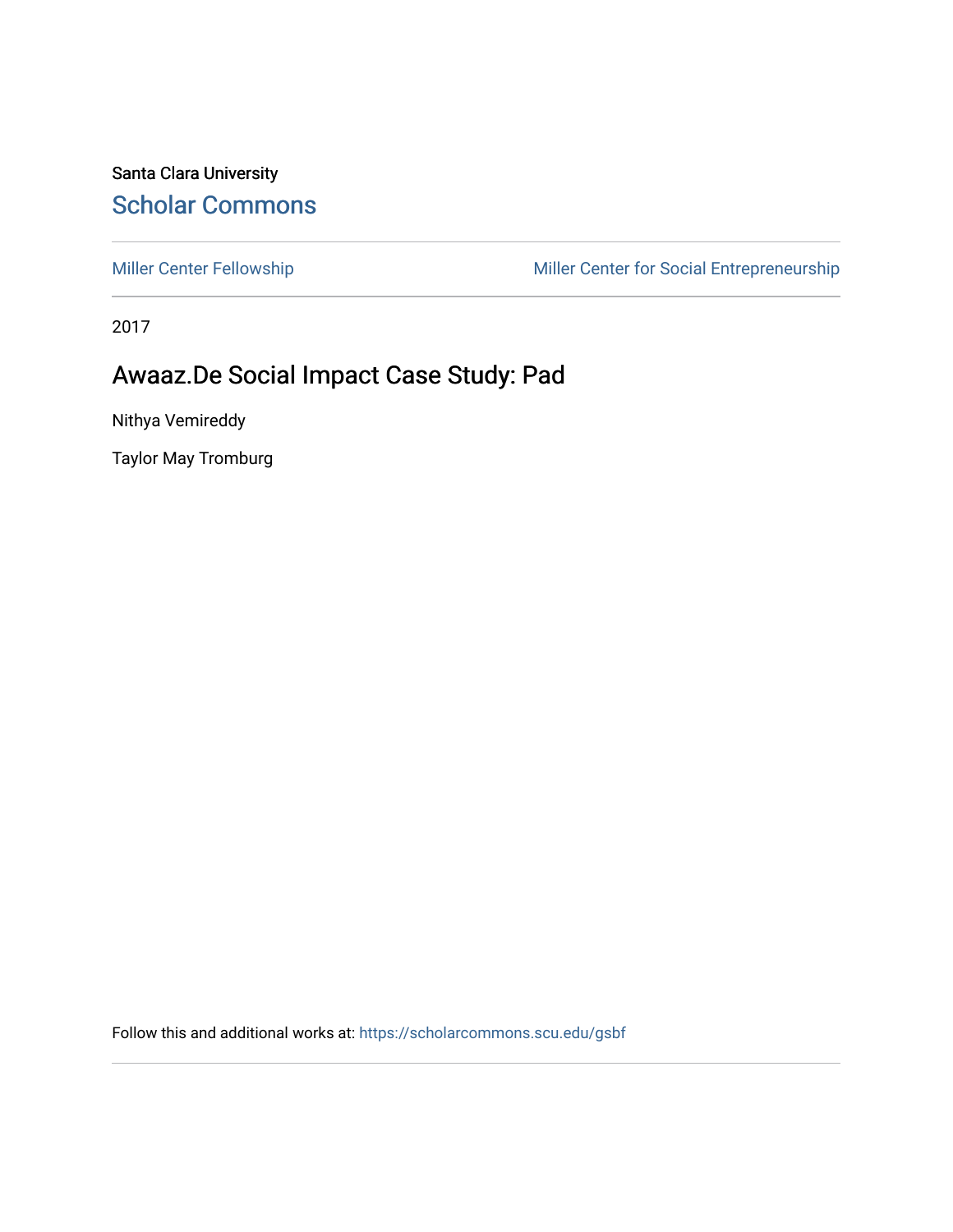# **Empowering Rural Farmers in India**

## **USE CASE**

Personalised farming information to last-mile communities.



## **PARTNER**



## **Gujarat, India**

### **BACKGROUND**

As a non-profit organization, Precision Agriculture for Development (PAD) supports smallholder farmers by providing customised agriculture extension advisory services to increase productivity, profitability, and environmental sustainability through a mobile service called 'Krishi Tarang.'

Backed by a Harvard Business School randomised control trial, PAD helps farmers increase yields, lower costs, and implement new agricultural information. Additionally, PAD provides in-person, group, and mobile trainings so that smallholder farmers can learn how to use Krishi Tarang.

Currently, PAD operates in India, Kenya, Ethiopia, Rwanda, and Ethiopia.

As they continue to scale their operations, PAD aspires to improve the lives of 100 million smallholder farmers in India and Kenya.

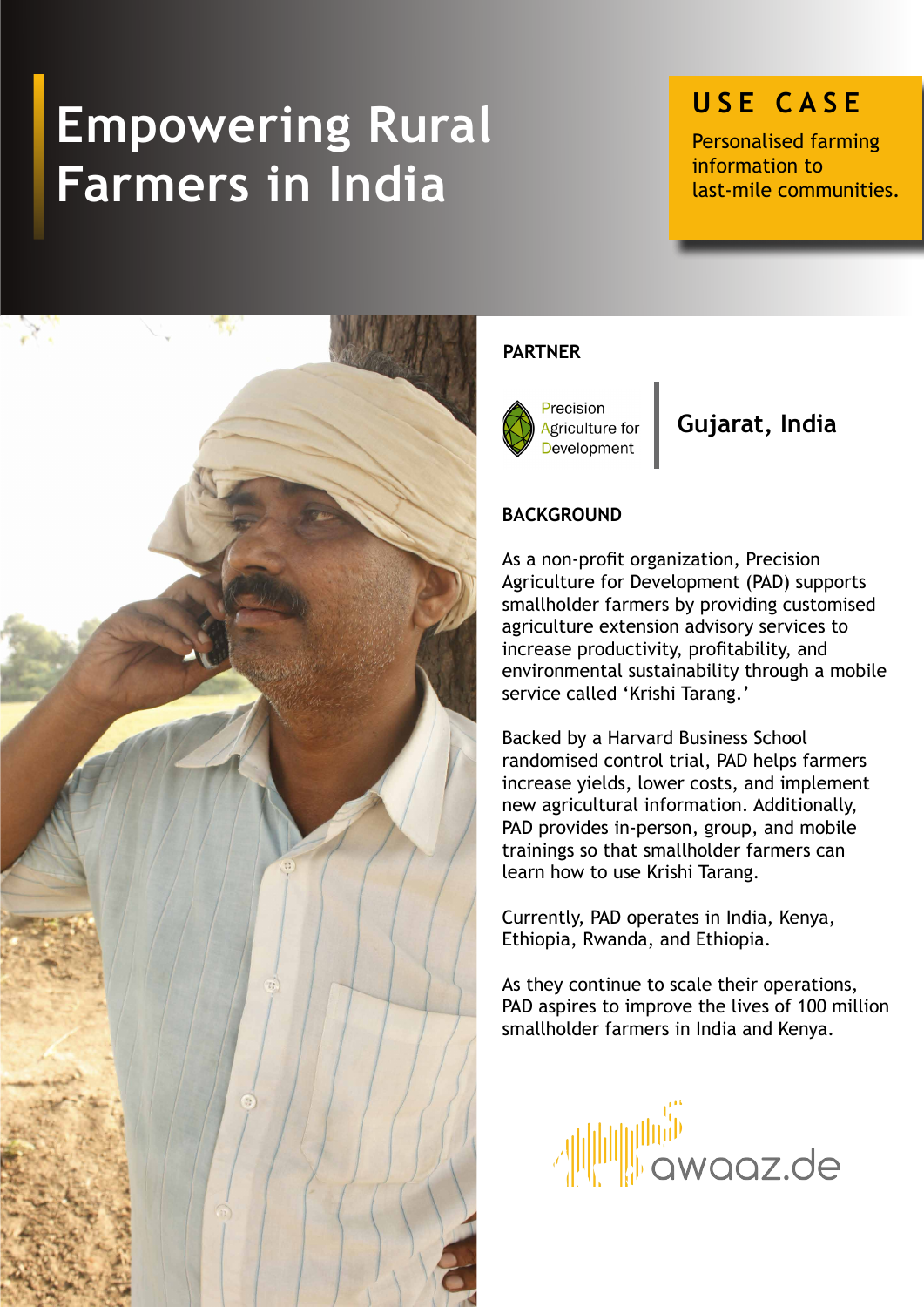#### **THE CHALLENGES**

Despite producing the second highest amount of cotton in the world, India ranks 72nd in productivity. Many smallholder farmers in rural India experience low agricultural productivity due to outdated agricultural practices, lack of access to relevant information, and changes in the climate. In order to provide livelihood for their families, farmers need to overcome the obstacles of high costs, ineffective products, and a lack of personalized information.

#### **AWAAZ.DE'S SOLUTIONS**

PAD uses Awaaz.De's Forums platform to provide customised agricultural information to smallholder farmers through their mobile phones, even feature phones with no internet access.

At zero cost, smallholder farmers listen to timely, targeted voice-based messages once a week that share personalised agricultural advice. PAD's mobile enrolment program categorises smallholder farmers by crop and location to better target the voice messages.

These messages provide timelines for sowing crops, recommended fertilizers and pesticides, soil testing results, and explanations on how to deal with crop disease. In addition, the platform enables two-way communication, so farmers can ask questions and provide suggestions to scientists and staff at PAD.

**OUR IMPACT**



**no. of users 50,000+**



**avg. pickup rate 81%**



**no. of push calls sent 1,175,781**

**avg. listening rate 45%**